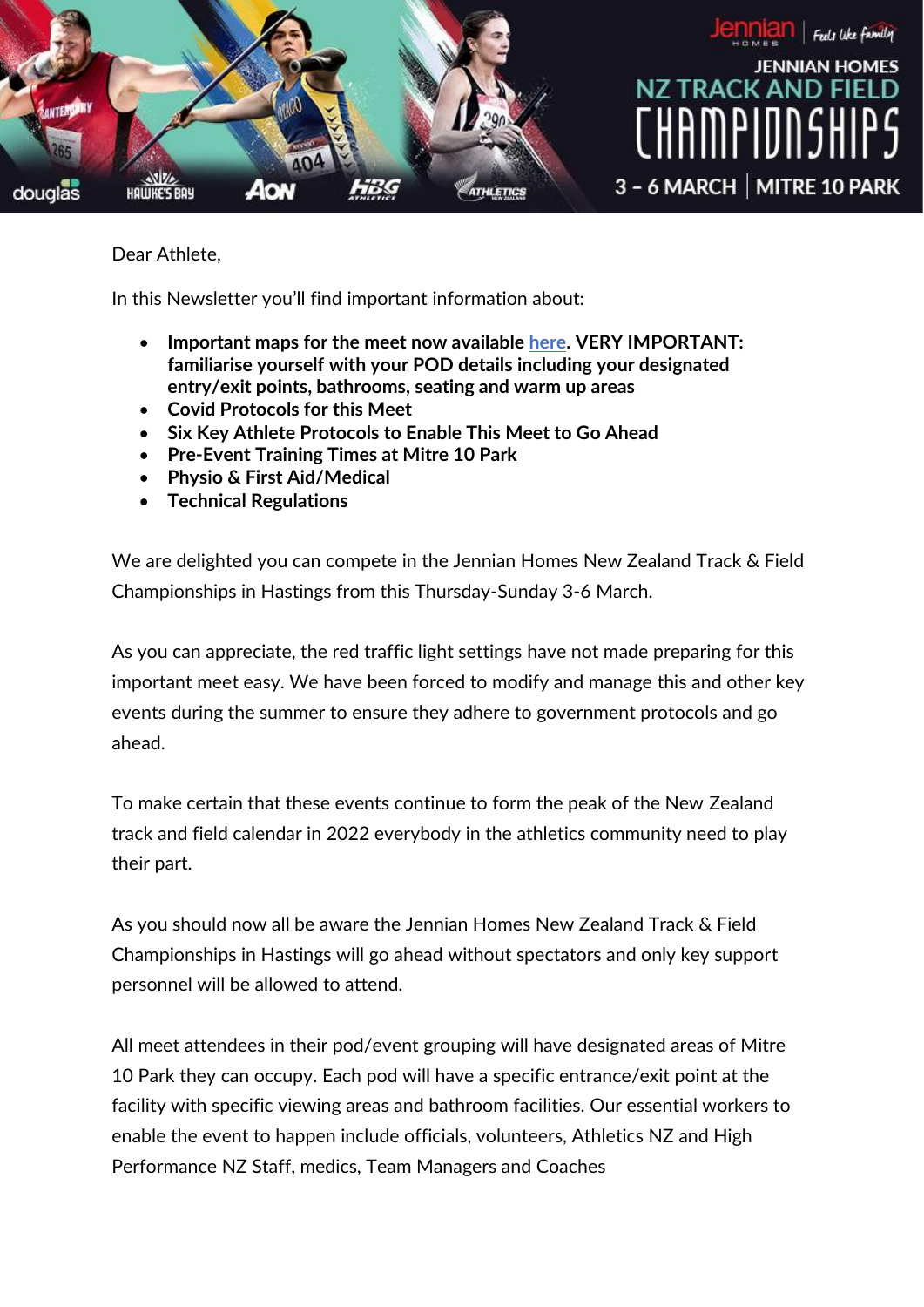

While we all love and embrace the social aspects to our sport, it is critical that competing athletes in pods maintain social distancing as much as possible within the competition arena and other designated areas.

We all care passionately about this amazing sport, but to ensure it proceeds in its modified form at a red traffic light setting it is more important than ever we take the time to familiarise all the information provided.

# **Covid Protocols**

Please remember that if you have been sick, are recovering or are feeling symptomatic follow the Ministry of Health advice [here](https://covid19.govt.nz/?gclid=CjwKCAiAgvKQBhBbEiwAaPQw3OZMv5Yq6T-4gLpzA_VV-F3Kkfk5Ns2VdCii1YY8gpG4OcWb_xGx5BoCuAMQAvD_BwE) before coming to the meet. We have also set up an email address at [nationalt&f@athletics.org.nz](mailto:nationalt&f@athletics.org.nz) to email if you can no longer come because of Covid related reasons or you may prefer or text on 027 541 3211.

We will have a limited number of RAT's tests available at the Meet if you start getting sick or feel symptomatic, please contact your Team Manager who will contact Athletics NZ staff to obtain.

We thank you all for your co-operation and understanding in these challenging and exceptionally demanding times. If you have any questions, feel free to ask us when we are on site at Mitre 10 Park from tomorrow. Have a successful Championships and stay safe.

In athletics,

The Athletics NZ Competitions Team

# **Six Key Athlete Protocols to Enable This Meet to Go Ahead**

- 1. This is a My Vaccine Pass (MVP) enabled event. Please come prepared with yours. Everyone needs one.
- 2. A custom wristband will be issued to every athlete when they enter the venue on their opening day of competition. The wristband must be worn for the duration of the meet. No wristband no entry.